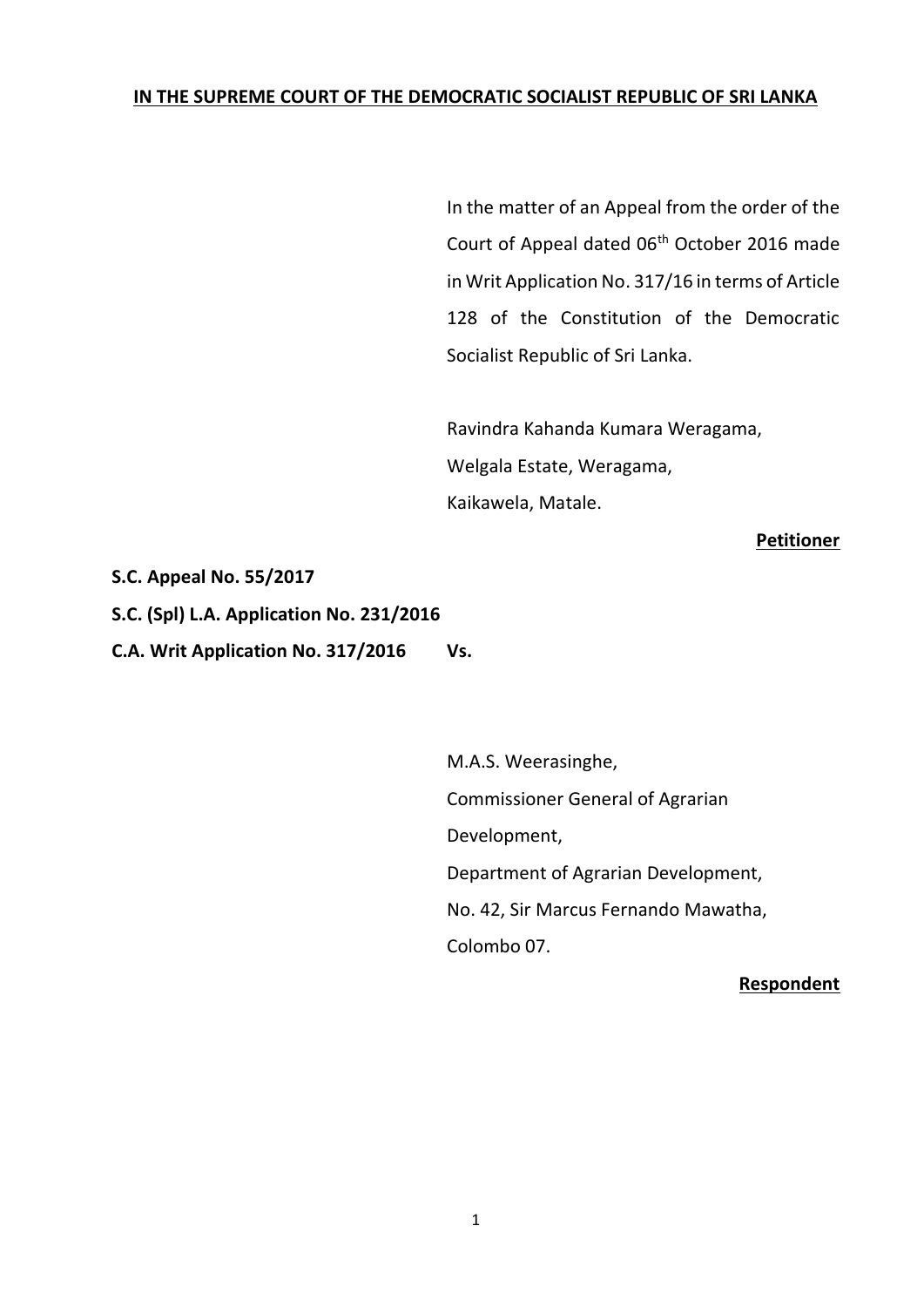#### **AND NOW BETWEEN**

Ravindra Kahanda Kumara Weragama, Welgala Estate, Weragama, Kaikawela, Matale.

#### **Petitioner-Appellant**

### **Vs.**

M.A.S. Weerasinghe, Commissioner General of Agrarian Development, Department of Agrarian Development, No. 42, Sir Marcus Fernando Mawatha, Colombo 07.

# **Respondent-Respondent**

**Before: B.P. Aluwihare, P.C., J. Yasantha Kodagoda, P.C., J. Janak De Silva, J.**

**Counsel:** Dulindra Weerasuriya P.C. with Pasan Malinda for the Petitioner-Appellant Rajitha Perera SSC for the Respondent-Respondent

#### **Written Submissions filed on:**

Petitioner-Appellant on 01.06.2017 and 18.08.2021 Respondent-Respondent on 31.05.2017 and 04.08.2021

**Argued on:** 07.07.2021

**Decided on:** 07.12.2021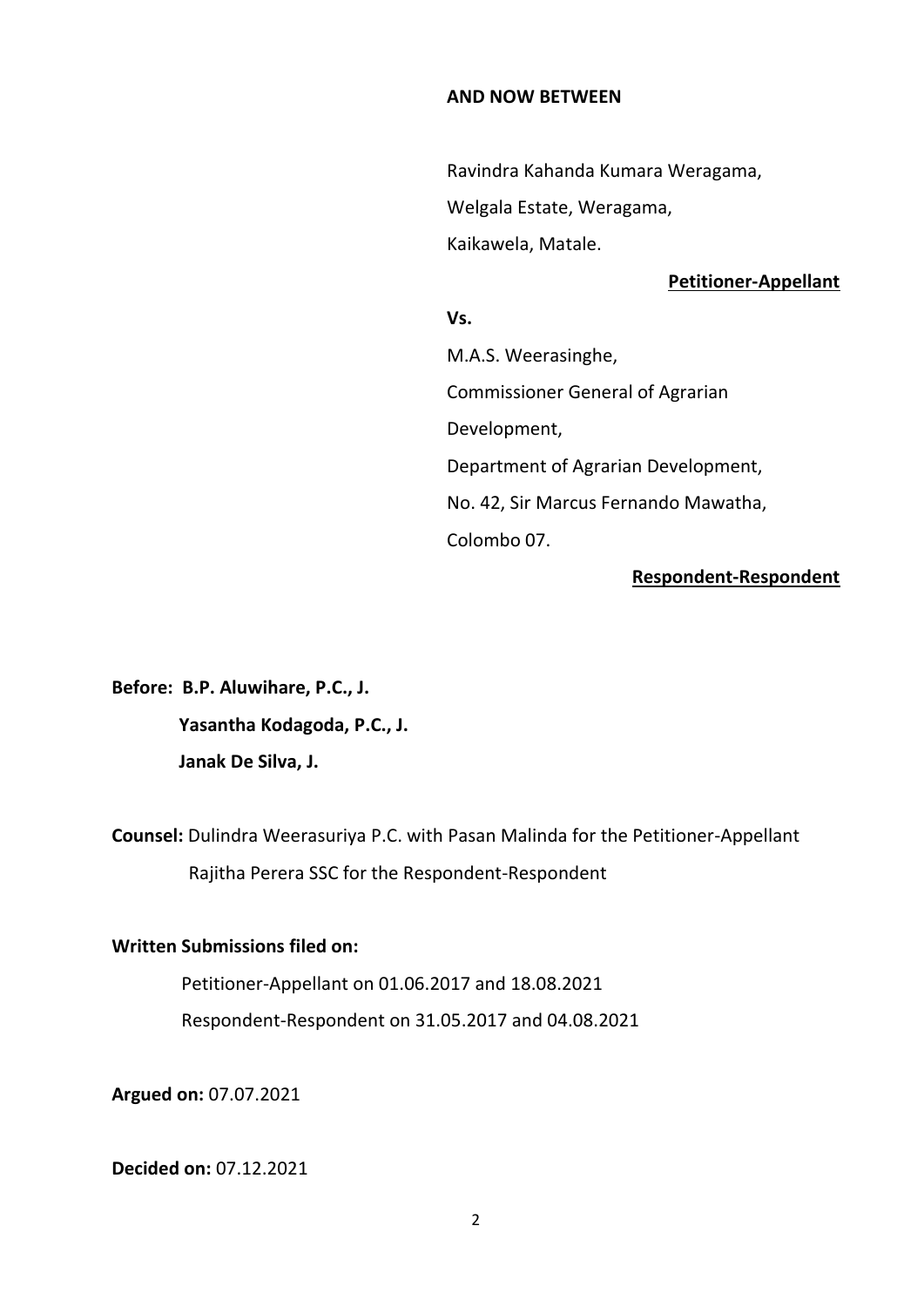## **Janak De Silva, J.**

The Petitioner-Appellant (hereinafter referred to as "Appellant") owns four parts of land containing in total R. 1 P. 9.56. By letter dated 04.01.2016 (P4), he asked the Assistant Commissioner of Agrarian Services of Matale to declare these highlands. Permission was also sought to grow trees on the earth.

The Respondent-Respondent (hereinafter referred to as "Respondent") in a letter dated 24.03.2016 (P11) stated that the said lands are not paddy land. He claimed to do so under section 28 of the Agrarian Development Act No. 46 of 2000 as amended (hereinafter referred to as "Act"). In that letter, he sought to impose four conditions that must be met in order for the land to be used for non-agricultural purposes, namely:

### ක ොන්කේසි

- 01.ඉඩමේ කරනු ලබන සංවර්ධන කටයුතු වලදී රටේ පවත්නා නීතිරීති වලට අනුව අදාල පලොත් පොලන ආයතනය හො අදොල අකනකුත් ආයතනයන්කේ අනුමැතිය ඔබ විසින් ලබා ගත යුතු අතර එකී ආයතන විසින් පනවනු ලබන කොන්දේසි වලට අනුව ටයුතු ළ යුතුය.
- 02.මෙම ඉඩමෙහි කිසිඳු ආකාරයක පස් පිරවීමක්/ ගොඩකිරීමක් සිදු තොකළ යුතුය.
- 03.මෙම ඉඩම වෙන්දේසි කිරීම සඳහා කට්ටි කිරීමක් සිදූ නොකළ යුතුය. (දරුවන් අතර කේපල කබදො දීකේදී කමය අදොල කනොකේ)
- 04.යාබද වගා කරන කුඹුරු ඉඩම් පවතී නම් එකී කුඹුරු ඉඩම් වල වගා කටයුතු වලට හා ජලොපවහන පේධති වලට බොධොවක් කනොවන අයුරින් ටයුතු ළ යුතුය.
- 05.කුඹුරු ඉඩමක් කනොවන බවට ලබොකදන කමම සහති ය ඉඩකේ භුක්තිය හො අයිතිය සම්බන්ධයෙන් පැන නගින ගැටළු වලදී සාක්ෂියක් ලෙස අදාල කරගත නොහැක.

The Appellant sought a writ of certiorari to quash those conditions. It was argued that the Respondent lacked the power to impose such conditions on the use of non-agricultural land.

The Court of Appeal refused notice and held that the Act provided the Respondent to protect both paddy and agricultural land. The Court concluded that the Respondent had the authority to impose terms and conditions on non-agricultural land use.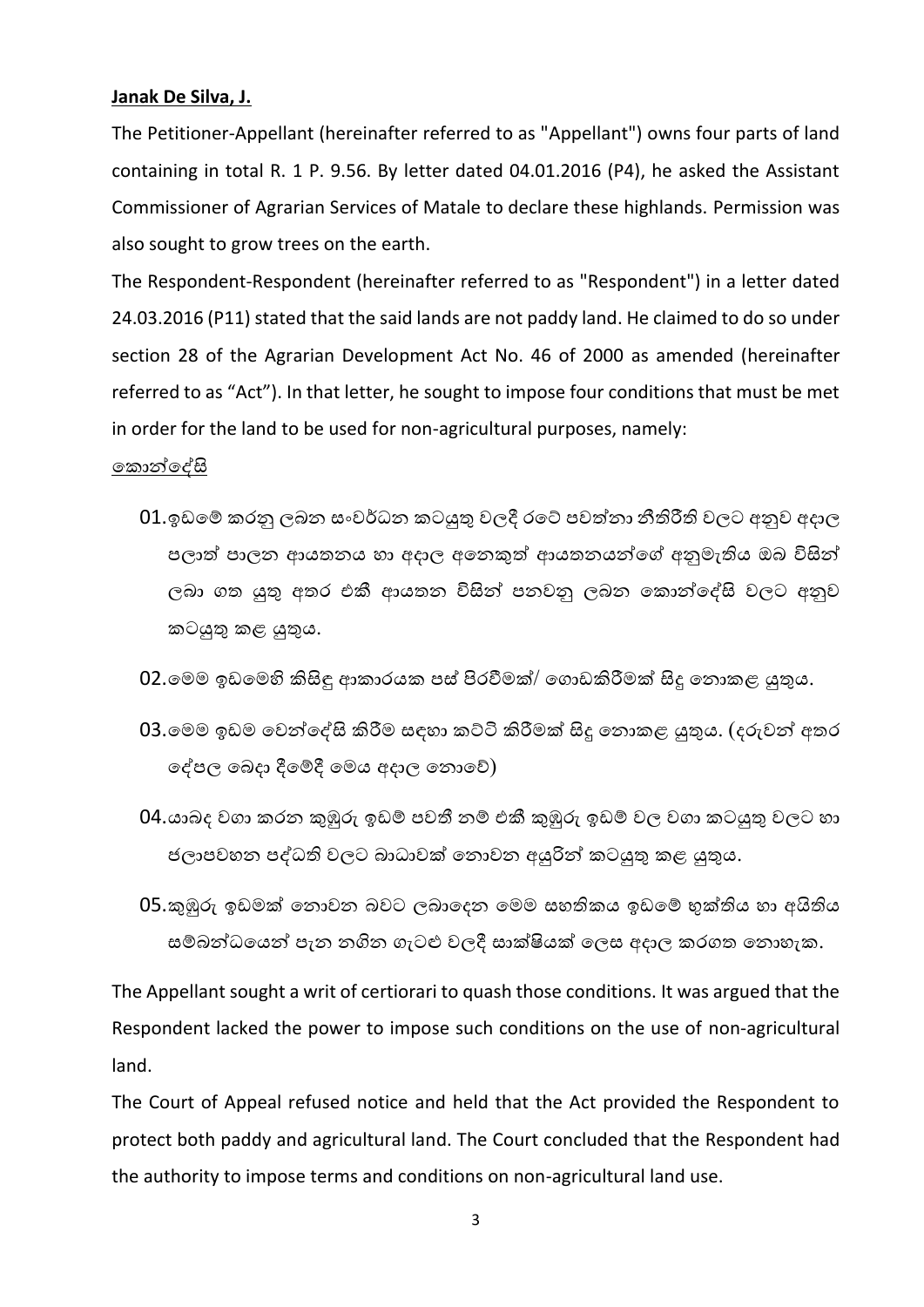This Court has granted special leave to appeal on the following question:

"Has the Commissioner General of Agrarian Development (Respondent-Respondent) the legal authority to impose conditions when he declares a land not to be a paddy land under section 28(1) of the Agrarian Development Act No. 46 of 2000?"

The long title of the Act states, among other things, that it is to provide for the utilisation of agricultural lands in accordance with agricultural policies. It is part of the Act and, as such, is considered an aid to construction. Moreover, the preamble to the Act elucidates that it has become necessary to set out the restrictions to be imposed on persons using agricultural land for non-agricultural purposes in order to ensure maximum utilization of agricultural land for agricultural production. In *Union of India v. Elphinstone Springg and Weaving Co Ltd & Ors* [AIR (2001) Supreme Court 724] the Supreme Court of India held that a long title along with the preamble is a good guide regarding the object, scope or purpose of the Act.

Hence, there can be no doubt that part of the object, scope or purpose of the Act is to provide for the utilization of agricultural lands in accordance with agricultural policies. That goal is pursued by restricting the use of agricultural land for non-agricultural purposes.

Part II of the Act is titled "*utilising agricultural lands in accordance with agricultural policies*". Section 22(1) of the Act plays a pivotal role in the implementation of this object, scope or purpose by imposing a duty on every owner cultivator or occupier of any agricultural land who desires to cultivate or manage such land to do so in accordance with standards of cultivation provided in the Act or any regulation made thereunder. Section 22(2) of the Act provides for the promulgation of regulations prescribing the crops to be cultivated, the livestock to be reared, the fish to be bred according to the situation and natural resources of the land, and generally for the efficient management of agricultural land and for better cultivation.

Accordingly, any restrictions on the cultivation or management of agricultural lands are sought to be done by the Act by standards of cultivation provided in the Act or regulations made thereunder.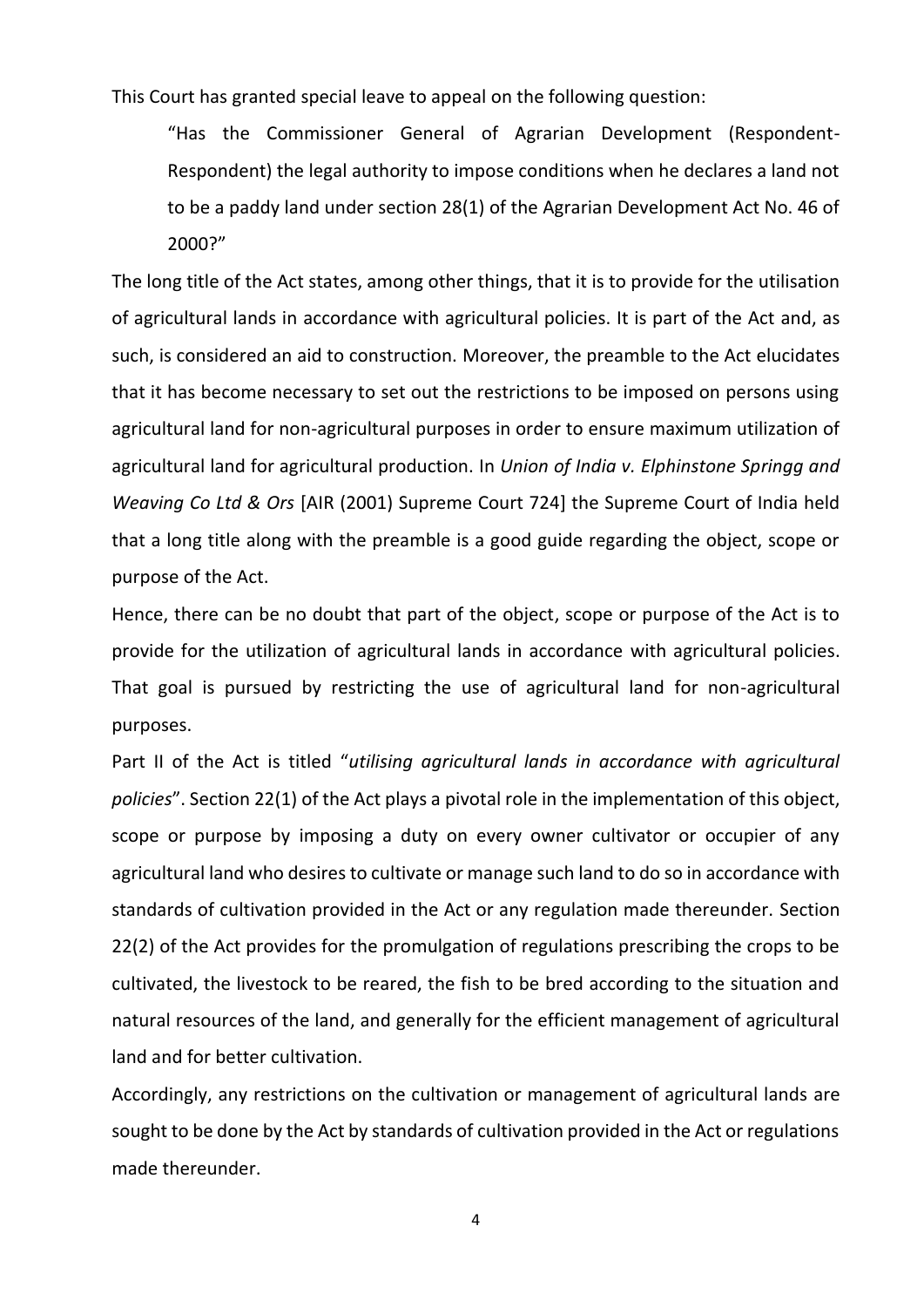The issue to be considered is whether the Act has additionally vested power in the Commissioner-General of Agrarian Development to impose other conditions on owner cultivators or occupier of any agricultural land as to its use. The Court of Appeal concluded that he had this authority under sections 28 and 29 of the Act.

When interpreting empowering instruments, what is not permitted should be considered prohibited [*Ashbury Railway Carriage and Iron Co. ltd. v. Hector Riche* (1875) L.R. 653)]. It is the strict doctrine of ultra vires which was the subject of some refinement later so that it could be applied in a reasonable manner. Hence whatever may be regarded as incidental to, or consequential upon, those things which the Legislature has authorized ought not (unless expressly prohibited) to be held by judicial construction, to be ultra vires [*Attorney-General v. The Great Eastern Railway Co.* (1880) 5 A.C. 473].

Upon a careful examination of sections 28 and 29 of the Act, it is clear that they deal with determining whether a land is a paddy land and the identification of paddy lands which can be cultivated with paddy and other crops.

In this context, it is necessary to remember that, by definition, rice growing is included in the meaning of "agriculture" in the Act. Upon a further examination of section 100 of the Act, it is clear that although all "paddy land" falls within the meaning of "agricultural land", all "agricultural land" does not fall within the meaning of "paddy land".

Accordingly, I hold that sections 28 and 29 of the Act does not empower the Commissioner-General of Agrarian Development to impose conditions on owner cultivators or occupier of any agricultural land as to its use.

Admittedly, section 31(1) of the Act empowers the Commissioner-General of Agrarian Development or an officer appointed under section 38(2) of the Act to enter upon any extent of agricultural land to inspect and make inquiries. However, subsection 31(2) of the Act limits the scope of this inspection and investigation for the purpose of determining the matters specified in it. None of these matters pertain to the conditions imposed by the Commissioner General for Agrarian Development on agricultural land use.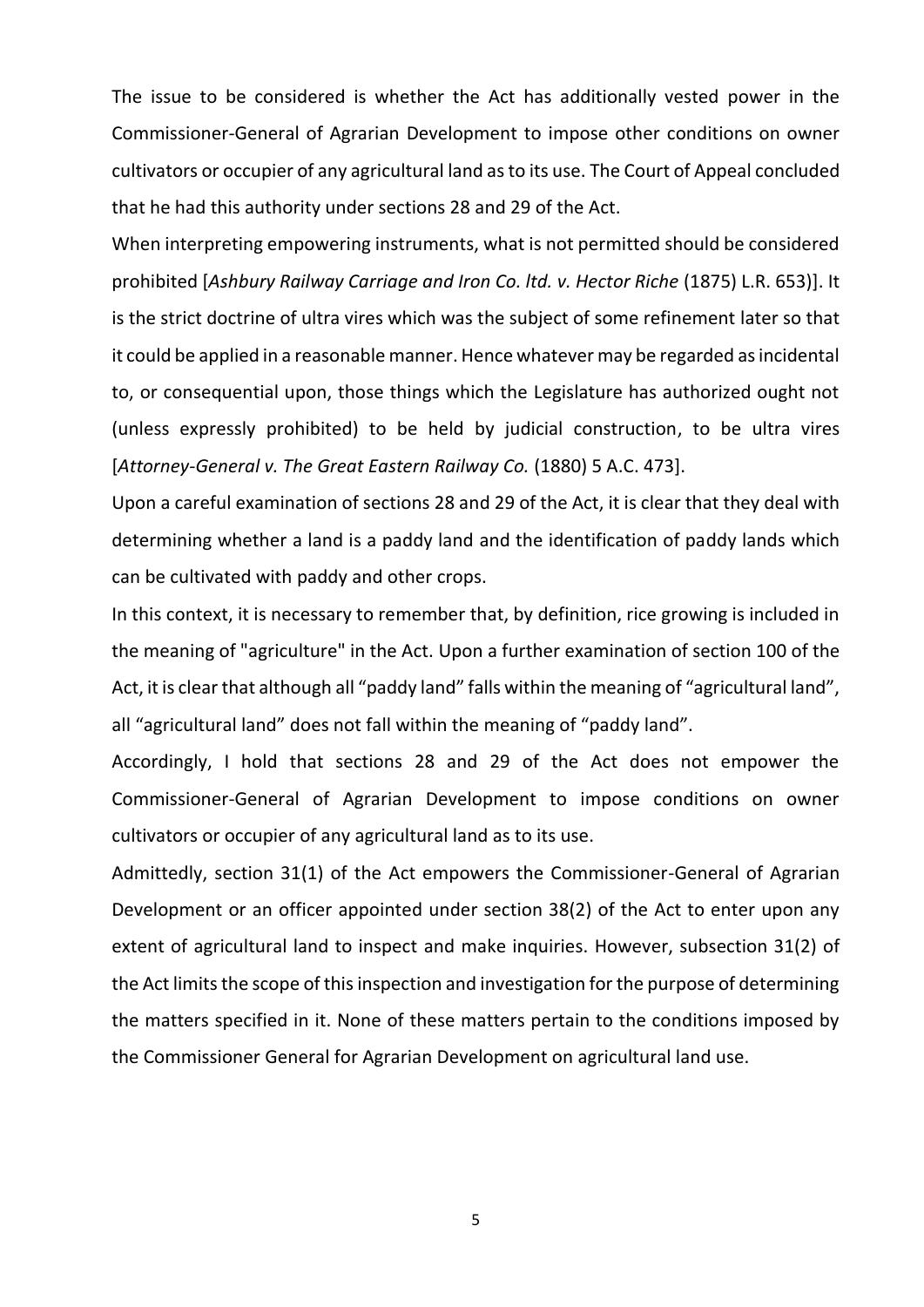On the contrary, section 31(3) of the Act empowers such officers to examine any permission issued under section 32(1) or 33(1) of the Act in order to ascertain whether the terms and conditions subject to which permission has been issued are being complied with. These provisions deal with the use of paddy land for purposes other than agricultural cultivation without the permission of the Commissioner-General of Agrarian Development and filling up of paddy land or utilizing paddy land for any purpose other than cultivation.

Accordingly, I hold that the provisions in Part II the Act only makes provision for terms and conditions to be imposed by the Commissioner-General of Agrarian Development on the use of paddy lands. They do not expressly or implicitly allow him to impose terms and conditions on agricultural land use.

The learned President's Counsel drew our attention to a judgment of the Court of Appeal in *Ranatunge v. Commissioner General of Agrarian Development and Another* [C.A. (Writ) 180/2017; 17.07.2019] where I held that the Commissioner-General of Agrarian Development is not empowered to impose any conditions pursuant to section 28 of the Act after he decided that the land is not a paddy land. I see no reason to change my conclusions therein.

Nonetheless, I am mindful of the decision in *Peiris v. The Commissioner of Inland Revenue* (65 N.L.R. 457) where Sansoni J. held that an exercise of a power will be referable to a jurisdiction which confers validity upon it and not to a jurisdiction under which it will be nugatory. This principle has been applied even to cases where a Statute which confers no power has been quoted as authority for a particular act, and there was in force another Statute which conferred that power.

Therefore, though the Commissioner-General of Agrarian Development has purported to act in terms of Section 28 of the Act in imposing the conditions set out in letter dated 24.03.2016 (P11), the whole Act must be examined to ascertain the true limits of the powers of the Commissioner-General of Agrarian Development on imposing terms and conditions on the use of the agricultural land.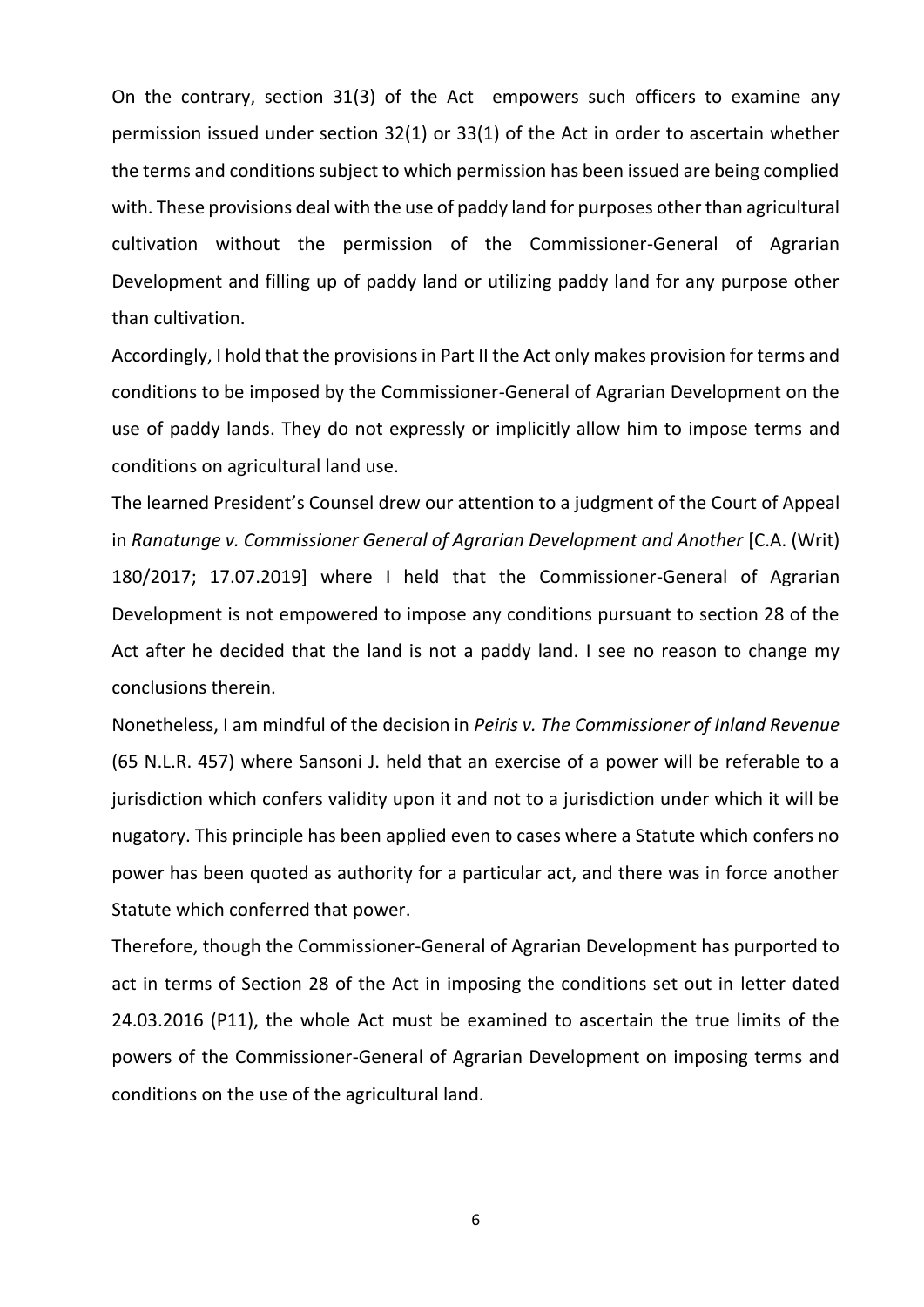In this respect, I note that section 83 of the Act gives the Commissioner General for Agrarian Development the power to make certain orders. Such orders may take the form of requiring remedial measures where, amongst other matters, any irrigation channel, watercourse, bund, bank, reservation tank, dam, tank reach or irrigation reserve is blocked up, obstructed or encroached upon, damaged or caused to be damaged. This power is granted to ensure that the cultivation of paddy lands is done in accordance with the provisions of the Act. Limiting this power to remedial measures following damage runs counter to the purpose or objective of the Act. Accordingly, I hold that the Commissioner-General of Agrarian Development has incidental or consequential power in terms of section 83 of the Act to take preventive measures to stop any of the acts specified therein from occurring. It includes the power to restrict agricultural land use to prevent any of the acts specified in section 83 of the Act from occurring.

Accordingly, I answer the question of law in the negative. However, under section 83 of the Act, the Commissioner-General of Agrarian Development has the incidental or consequential power to take preventive measures to prevent any act specified therein from occurring. It includes the power to restrict agricultural land use to prevent any act specified therein from occurring.

I will now examine the conditions imposed by the Respondent by letter dated 24.03.2016 (P11) and its vires in that legal context. Condition 1 seems to be a repeat of the applicable laws. However, nothing in the Act indicates that the Respondent has powers to monitor the implementation of these laws. Therefore, condition 1 is ultra vires his powers.

Conditions 2 and 3 are restrictions on the agricultural land use. These are not restrictions imposed in terms of standards of cultivation provided in the Act or regulations made thereunder. Neither are they aimed at preventing any of the acts specified in section 83 of the Act. Accordingly, conditions 2 and 3 are ultra vires the powers of the Commissioner-General of Agrarian Development.

Condition 4 is intended at preventing any obstruction to paddy cultivation and watercourse. The Commissioner General for Agrarian Development has the incidental or consequential power under section 83 of the Act to take such preventive measures. Therefore condition 4 is intra vires his powers.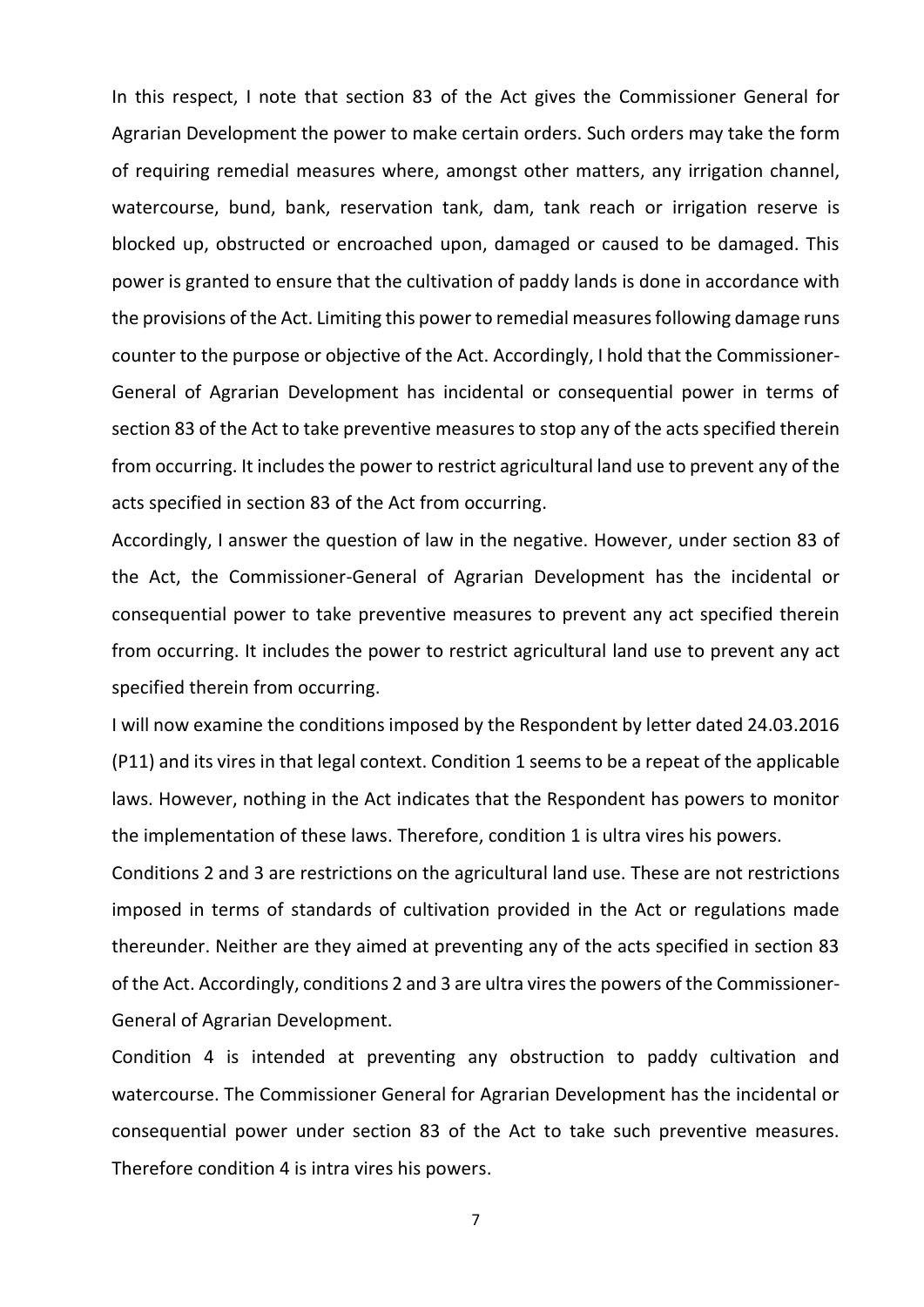The certificate issued pursuant to section 28 of the Act determines whether the lands are paddy lands. It does not entail any examination of possession or title. Accordingly, condition 5 is intra vires the power of the Commissioner-General of Agrarian Development.

For the reasons set out above, I conclude that conditions 1, 2 and 3 imposed by the Respondent in a letter dated 24.03.2016 (P11) are ultra vires. None of the other determinations or conditions are ultra vires.

The Appellant sought a writ of certiorari to quash the decision to impose five conditions set out in P11. As explained earlier, only conditions 1, 2 and 3 exceed the Respondent's authority.

In *Thames Water Authority v. Elmbridge Borough Council* [(1983) 1 Q.B. 570] it was held that where a local authority had acted in excess of their powers, the court is entitled to look not only at the document but at the factual situation and, where the excess of the power was easily identifiable from the valid exercise of power, to give effect to the document in so far as the exercise of the power had been intra vires. Similar approach was adopted in *Regina v. Secretary of State for Transport ex parte Greater London Council* [(1985) 3 W.L.R. 574] when it was held that in an appropriate case, certiorari will go to quash an unlawful part of an administrative decision having effect in public law while leaving the remainder valid.

Such severance of any ultra vires part of a decision is also circumscribed. In *Agricultural, Horticultural and Forestry Industry Training Board v. Ayelsbury Mushrooms Ltd.* [(1972) 1 W.L.R. 190] court held that where the bad can be cleanly severed from the good, the court will quash the bad part only and leave the good part standing. In *R. v. North Hertfordshire District Council ex parte Cobbold* [(1985) 3 AII.E.R. 486] court held that where a specific part of a licence could be identified as being offensive and therefore unlawful, it could only be severed from the licence so far as to leave the remainder untainted if the severance would not alter the essential character or substance of that which remained. It follows that severance would not be permitted where the words which is sought to sever were fundamental to the purpose of the whole licence.